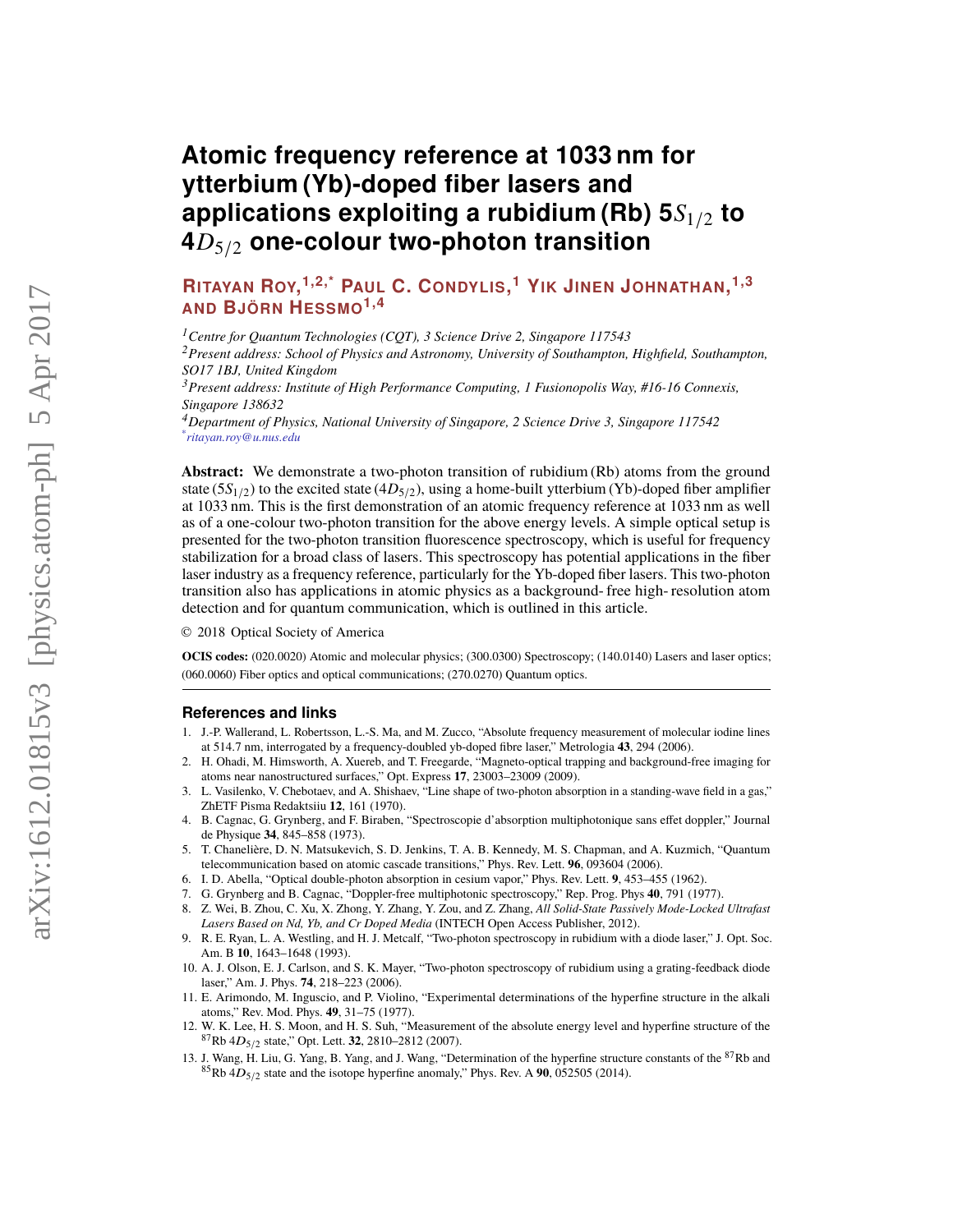- <span id="page-1-0"></span>14. W.-K. Lee and H. S. Moon, "Measurement of absolute frequencies and hyperfine structure constants of  $4D_{5/2}$  and  $4D_{3/2}$  levels of <sup>87</sup>Rb and <sup>85</sup>Rb using an optical frequency comb," Phys. Rev. A **92**, 012501 (2015).
- <span id="page-1-1"></span>15. R. Roy, "An integrated atom chip for the detection and manipulation of cold atoms using a two-photon transition," Ph.D. thesis, Centre for Quantum Technologies, National University of Singapore (2015).
- <span id="page-1-2"></span>16. B. Srivathsan, G. K. Gulati, B. Chng, G. Maslennikov, D. Matsukevich, and C. Kurtsiefer, "Narrow band source of transform-limited photon pairs via four-wave mixing in a cold atomic ensemble," Phys. Rev. Lett. **111**, 123602 (2013).
- <span id="page-1-3"></span>17. G. K. Gulati, B. Srivathsan, B. Chng, A. Cerè, D. Matsukevich, and C. Kurtsiefer, "Generation of an exponentially rising single-photon field from parametric conversion in atoms," Phys. Rev. A **90**, 033819 (2014).

## **1. Introduction**

Fiber lasers operating in the range of 1000 to 1200 nm offer both very good energy efficiency as well as the ability to generate high powers. Additionally, such lasers may also be created with extremely narrow line-widths. These sources are already in use for several applications, including photochemistry, medicine, and communications. At this wavelength band, 1000 to 1200 nm, there are few atomic or molecular frequency references available for wavelength stabilization [\[1\]](#page-0-0).

We demonstrate the use of rubidium (Rb) as a frequency reference at 1033 nm, exploiting the 5*S*1/<sup>2</sup> to 4*D*5/<sup>2</sup> two-photon transition. This transition can be driven by Yb-doped fiber lasers or amplifiers, and appears to be a suitable atomic frequency reference for such light sources.

In the field of atomic physics, a fiber laser of 1033 nm wavelength off resonant to the Rb 5*S*1/<sup>2</sup> to  $4D_{5/2}$  two-photon transition could be useful for constructing optical lattices and dipole traps, due to its high power and frequency stability. The on resonant beam to the above two-photon transition would be useful for highly localized and non-linear excitation of the atoms. This would allow the high-resolution imaging of Rb atoms to be carried out. It would also be useful for the background free detection of atoms [\[2\]](#page-0-1) using single colour or multi-colour two-photon transition or by ladder excitations.

This two-photon transition has applications in precision spectroscopy as it is possible to eliminate the Doppler broadening (first-order), which is around one hundred to one thousand times the natural linewidth [\[3,](#page-0-2) [4\]](#page-0-3).

Finally, this transition also has applications in the fields of quantum information and quantum communications [\[5\]](#page-0-4), which we describe in a later section of this article.

#### **2. Two-photon transition probability for rubidium**

For a two-photon transition, the atom from the ground state (g) is excited to the excited state (*e*) by absorbing simultaneously two photons with equal angular frequencies  $\omega$ , where,  $(E_e - E_g) = 2\hbar\omega$ . During the two-photon excitation the real intermediate state  $(r)$  is not populated. The first two-photon absorption in the optical domain was observed by Abela [\[6\]](#page-0-5) in cesium (Cs) vapour. Using a thermally tuned ruby laser, by absorption of two photons at 653.55 nm, the transition between the 6*S*1/<sup>2</sup> ground state to the 9*D*3/<sup>2</sup> excited state of Cs was investigated. The detection scheme was quite straightforward. The photon spontaneously emitted from the excited state (*e*), decays via the real intermediate state (*r*). The spontaneously emitted photons have different wavelengths than the excitation photons. By collecting those spontaneously emitted photons, the two-photon transition spectroscopy is observed.

We categorise the two-photon transitions of rubidium (Rb) with respect to the 5*P*3/<sup>2</sup> (intermediate) level as follows:

1. The transitions in which the virtual intermediate level (dashed lines) is blue-detuned from the  $5S_{1/2}$  to  $5P_{3/2}$  transition: The two-photon transitions from the 5*S* to 5*D* and 5*S* to 7*S*, have their respective virtual intermediate states, blue-detuned from the 5*S*1/<sup>2</sup> to 5*P*3/<sup>2</sup> transition as illustrated in the Fig. [1\(](#page-2-0)a). We shall refer these two-photon transitions as *blue-detuned two-photon transitions*; and,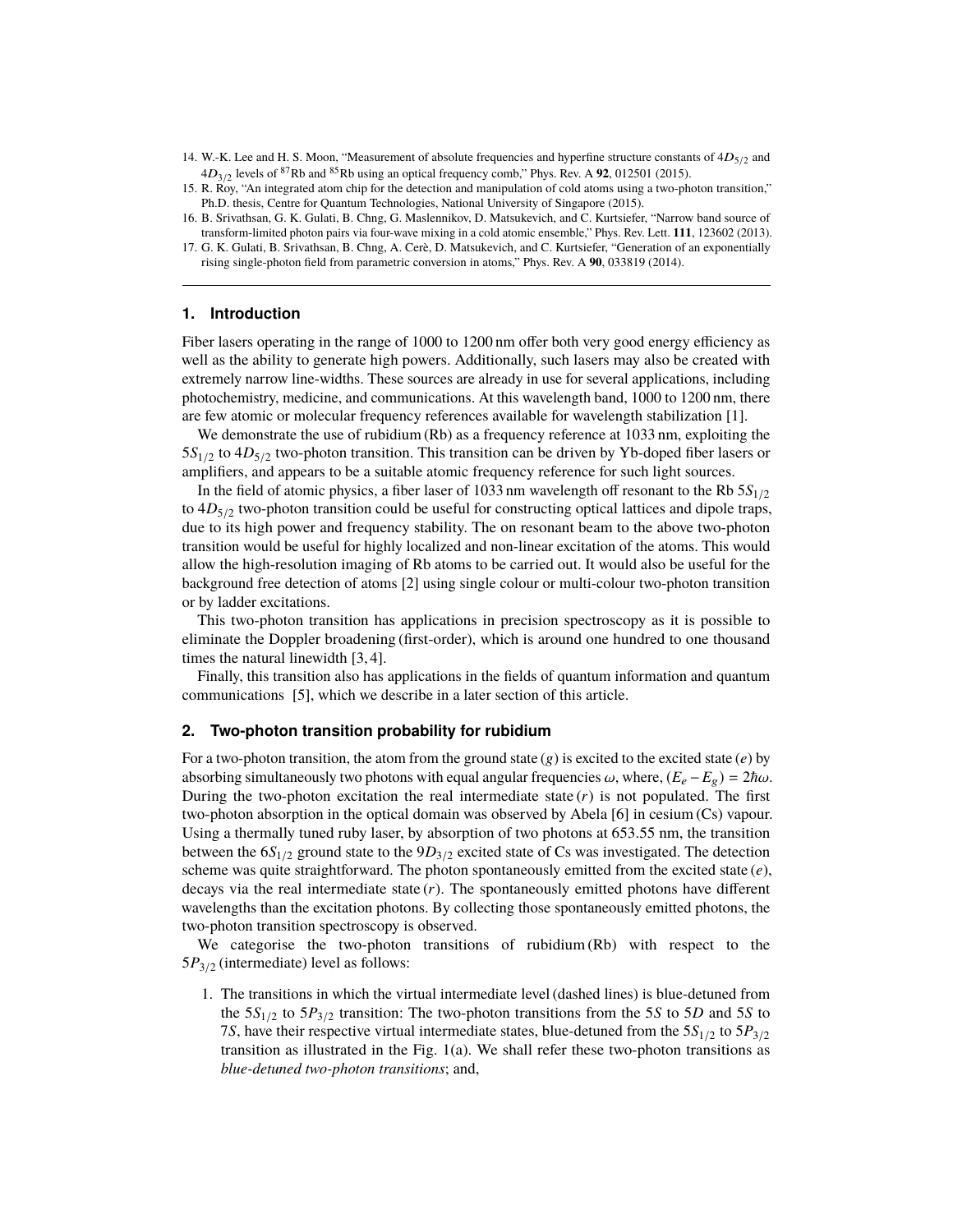

<span id="page-2-0"></span>Fig. 1. (a) Rb 5*S* to 5*D* and 5*S* to 7*S* two-photon transition schemes. For both these transitions, the respective virtual intermediate levels (shown in dotted line), is blue-detuned from the  $5P_{3/2}$  state and the atom decays back to the ground state from the excited state via 6*P*3/<sup>2</sup> level emitting photon of 420.3 nm. (b) Rb 5*S* to 4*D* and 5*S* to 6*S* two-photon transition schemes. For both these transitions, the respective virtual intermediate levels (shown in dotted line), is red-detuned from the 5*P*3/<sup>2</sup> state and the atom decays back to the ground state from the excited state via  $5P_{3/2}$  level emitting photon of 780.2 nm. For both the Figs. 5*P*3/<sup>2</sup> state represents the real intermediate state (*r*).

2. The virtual intermediate level is red-detuned from the  $5S_{1/2}$  to  $5P_{3/2}$  transition: The twophoton transitions from 5*S* to 4*D* and 5*S* to 6*S*, have their respective virtual intermediate states, red-detuned from the  $5S_{1/2}$  to  $5P_{3/2}$  transitions as illustrated in the Fig. [1\(](#page-2-0)b). We shall refer these two-photon transitions as *red-detuned two-photon transitions* through out this article.

The Doppler-free (1st order) two-photon transition probability is calculated using a second order perturbation theory by G. Grynberg and B. Cagnac [\[7\]](#page-0-6). Using their method the two-photon transition probabilities for the blue-detuned and the red-detuned two-photon transitions for Rb atoms, are calculated and tabulated in Table [1.](#page-2-1)

<span id="page-2-1"></span>

| $\mu$ ovavinty is normanzed to the 33 to 3D transition $\mu$ tovavinty. |        |       |           |                         |                           |             |
|-------------------------------------------------------------------------|--------|-------|-----------|-------------------------|---------------------------|-------------|
| Two-photon                                                              | Wave-  | Beam  | Beam      | Energy                  | Transition<br>probability | Normalized  |
| transition                                                              | length | power | diameter  | defect $\Delta\omega_r$ |                           | transition  |
| levels $(Rb)$                                                           | (nm)   | (mW)  | $(\mu m)$ | (THz)                   |                           | probability |
| 5S to 5D                                                                | 778.1  | 10    | 30        | 6.6                     | $2.2 \times 10^4$         |             |
| 5S to 7S                                                                | 760.1  | 10    | 30        | 64                      | 220                       | 1/100       |
| 5S to 6S                                                                | 993.3  | 10    | 30        | $-470$                  | 8                         | 1/3000      |
| 5S to 4D                                                                | 1033.3 | 10    | 30        | $-550$                  | 7                         | 1/3400      |
| $5S$ to $4D$                                                            | 1033.3 | 100   | 30        | $-550$                  | 650                       | 1/34        |

Table 1. The two-photon transition probabilities for various excited states of Rb. The transition probability is normalized to the 5S to 5D transition probability.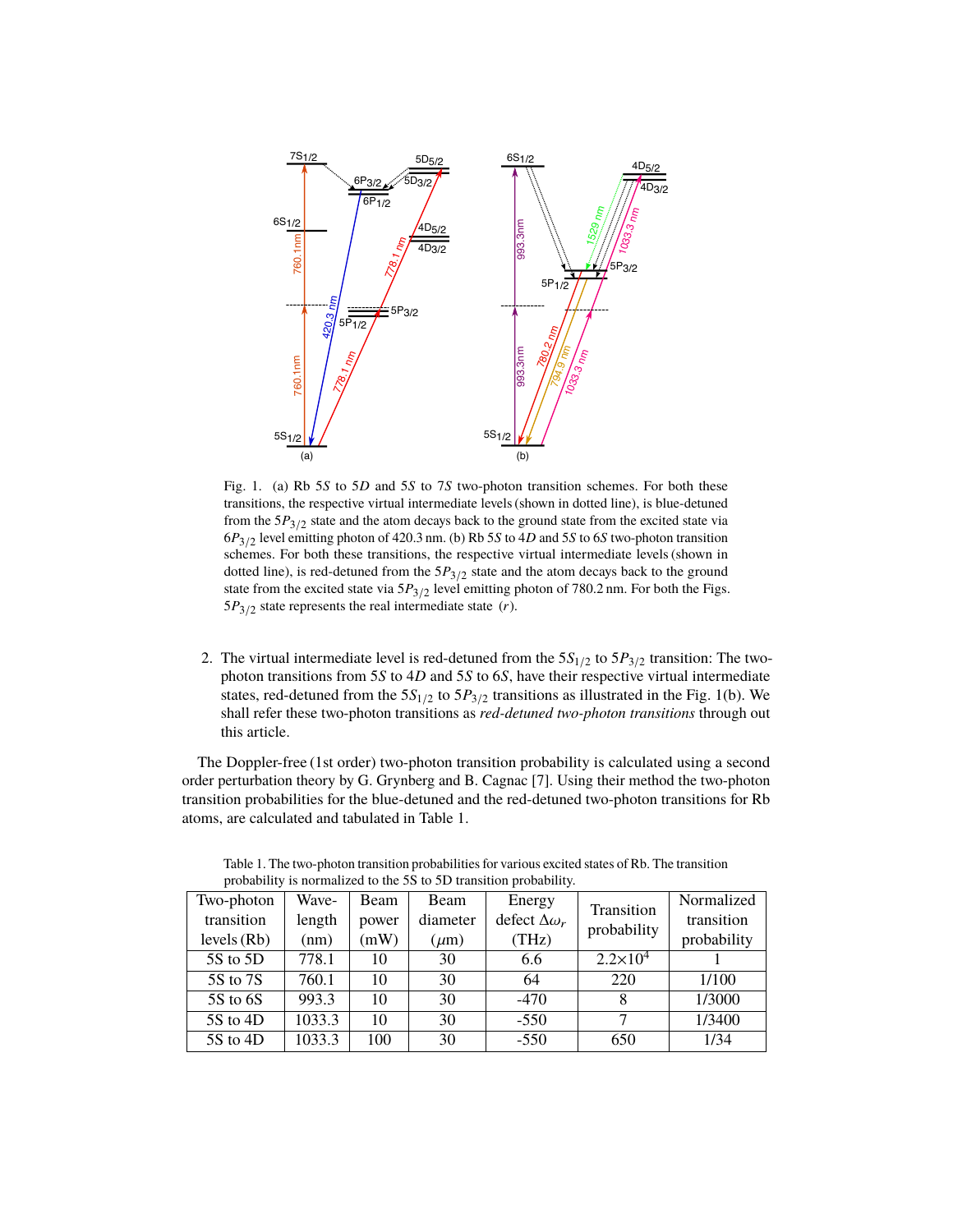# **3. Experimental Setup**

A home built fiber laser amplifier is used to excite atoms from both  $5S_{1/2}$  to  $4D_{5/2}$  and  $5S_{1/2}$  to 4*D*3/<sup>2</sup> transitions using a ytterbium-doped silica fiber. Ytterbium-doped silica fiber has a very broad absorption spectrum from 800 nm to 1064 nm and emission bands from 970 nm to 1200 nm. It offers a very efficient operation with narrow linewidth and convenient means of amplification, as an amplifier, of a particular wavelength in the emission band assisted with a wide variety of pump lasers.

A Toptica DL 100 ECDL is used as a seed laser, with tuning wavelength ranging from 980 to 1075 nm. The grating is tuned to the wavelength at 1033.3 nm. The output power of the seed laser is around 50 mW with a typical mode-hop free tuning range of around 10 GHz. Current and temperature tuning of the diode laser provides further control of the output wavelength. The shape of the beam emitted from the seed laser diode is modified from elliptical to circular using a cylindrical lens pair. The beam then passes through two optical isolators, each providing 35 dB isolation. Then, the beam is coupled to a polarization-maintaining (PM) optical fiber to seed the fiber amplifier. It is essential to have both the optical isolators, in order to prevent any optical feedback to the laser diode coming from the fiber amplifier, in this case via the seed fiber as shown in Fig. [2.](#page-3-0) After leaving the first optical isolator a small part of the beam is diverted in a home built Fabry-Perot (FP) cavity of finesse 50, where the single-frequency operation of the laser is monitored, not shown.



<span id="page-3-0"></span>Fig. 2. At the top, the layout of the seed laser setup. At the bottom right, the layout of the fiber amplifier is shown. At the bottom left the spectroscopy setup is shown. PD: photodetector;  $\lambda$ /n:  $\lambda$ /n wave plate; f: focal length of lens in mm; OI: optical isolator; PBS: polarization beam splitter; FC: fiber coupler, FP: Fabry-Perot, WDM: wavelength-division multiplexer, AOM: acusto-optical modulator; EOM: electro-optical modulator; PMT: photomultiplier tube, Filter: 780 nm interference filter. Thick arrows signify higher power.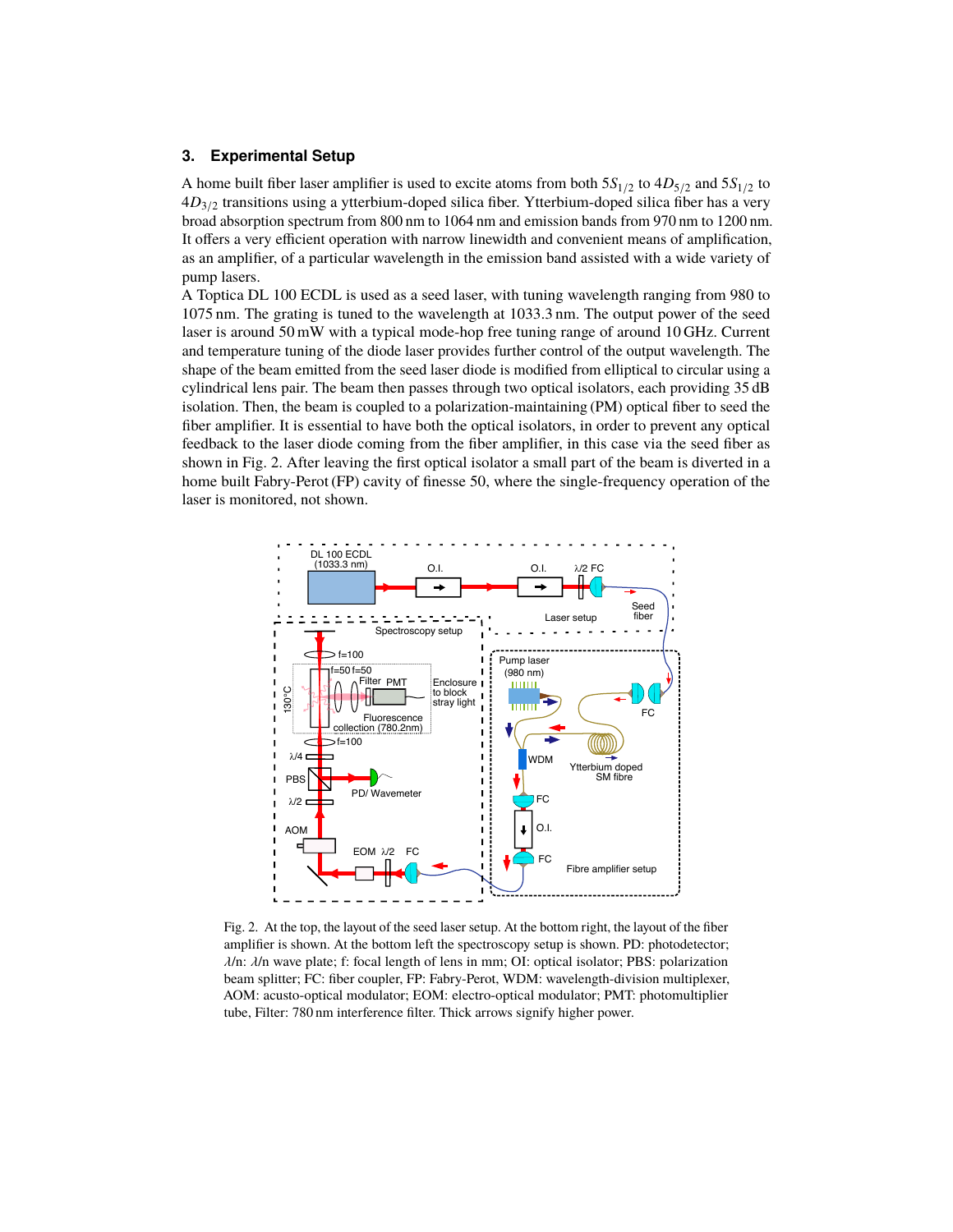### *3.1. Fiber amplifier*

A ytterbium-doped silica fiber is used in order to amplify the laser power. The fiber is a core pumped, non-PM, and single mode (Liekki YB1200-4/125). It can generate a moderate power of 250 mW, which is sufficient for our spectroscopy power requirements. Ytterbium-doped silica fiber is a good candidate [\[8\]](#page-0-7) for amplifying lasers in the range of 1000-1100 nm with ours being at 1033.3 nm. The fiber amplifier is seeded with 15 mW power through a optical fiber, called the *seed fiber*. The ytterbium-doped silica fiber is pumped with a strong 400 mW pump beam of 980 nm (3S Photonics, 1999HPM). This amplification process is done using a wavelength-division multiplexer (WDM) by mixing the counter-propagation pump and seed beams as shown in the Fig. [2](#page-3-0) fiber amplifier setup. The pump laser (980 nm), marked with blue arrow, get absorbed in the ytterbium-doped fiber. The seed light (1033.3 nm), marked with the red arrows, enters the ytterbium-doped fibre from the opposite end of the pump beam. The seed power of 15 mW is amplified to around 250 mW, measured at the output of the WDM. This amplified beam is then sent to the spectroscopy setup via an optical isolator and a PM optical fibre.

#### *3.2. Fluorescence spectroscopy*

In the spectroscopy setup frequency modulation is applied to the light via an Electro-Optic-Modulator (EOM), Photonics EOM-01-12.5-V, with a resonance frequency of 12.5 MHz. By sending sufficient radio-frequency (rf) power through the EOM, detectable sidebands are generated around the main signal. The sidebands are used as a frequency marker, to measure the hyperfine splitting (HFS) in the excited state as discussed in Section [4.](#page-4-0) An AOM, (AA Opto-Electronic MT110-A1-IR), +1 order, is driven by 110 MHz rf source to deflect the laser beam, shifting the frequency of the light by 2×110 MHz for the retro-reflected beam. This prevents unwanted feedback in to the fiber amplifier [\[9\]](#page-0-8).

The  $\sigma^+$  and  $\sigma^+$  polarization configuration is used for the retro-reflected beams of the extroscopy to maximise the signal strength [10]. The beam is turned into  $\sigma^+$ , by using a  $\frac{1}{2}$ spectroscopy to maximise the signal strength [\[10\]](#page-0-9). The beam is turned into  $\sigma^+$ , by using a  $\lambda/2$ <br>WP a PBS, and a  $\lambda/4$  WP. A laser power of around 140 mW enters in the rubidium cell. The beam WP, a PBS, and a λ/4 WP. A laser power of around 140 mW enters in the rubidium cell. The beam is focused on a narrow spot (diameter  $30-50 \mu m$ ) inside the cell using a pair of collimating lenses of focal length 100 mm. These focal lengths are selected to fit the beam around the dimension of the Rb cell. Reflection from a mirror provides the required counter-propagating laser beam. The two beams are carefully aligned to overlap inside the Rb cell.

The Rb spectroscopy cell is kept at a constant temperature of approximately 130◦C by wrapping a heating tape around it. Fine tuning of the laser wavelength is done to match the two-photon transition to generate the fluorescence signal. The signal is then collected onto a photo-multiplier tube (PMT), Hamamatsu H10722-01, using a pair of 50 mm focal length lenses. A 780 nm interference filter is used to reduce interference from scattered light. One part of the collected signal on photomultiplier tube is used to generate an error signal for locking the laser. The other part is used to record the signal for analysis. The setup is used to detect near infrared fluorescence at 780.2 nm from the  $4D_{5/2}$  to  $5S_{1/2}$  or the  $4D_{3/2}$  to  $5S_{1/2}$  transition via  $5P_{3/2}$  cascade decay as shown in Fig. [1\(](#page-2-0)b). As represented by the dotted line shown in Fig. [2,](#page-3-0) the Rb cell is surrounded by a metal enclosure. Two small holes provide access and exits for the incident and retro-reflected laser beams. This helps to block stray light from the room thereby reducing the background noise. A part of the retro-reflected beam, reflected by the PBS, is collected on a photodetector and a optical wavemeter for monitoring power and laser wavelength respectively.

# <span id="page-4-0"></span>**4. Spectroscopy Result**

The rubidium vapour cell contains both the species 85 and 87, thus both the  ${}^{87}Rb$  and  ${}^{85}Rb$ ,  $5S<sub>1/2</sub>$  to  $4D<sub>5/2</sub>$  two-photon transitions are observed and the hyperfine splittings are measured. An extensive study of the Rb HFS is provided here [\[11\]](#page-0-10).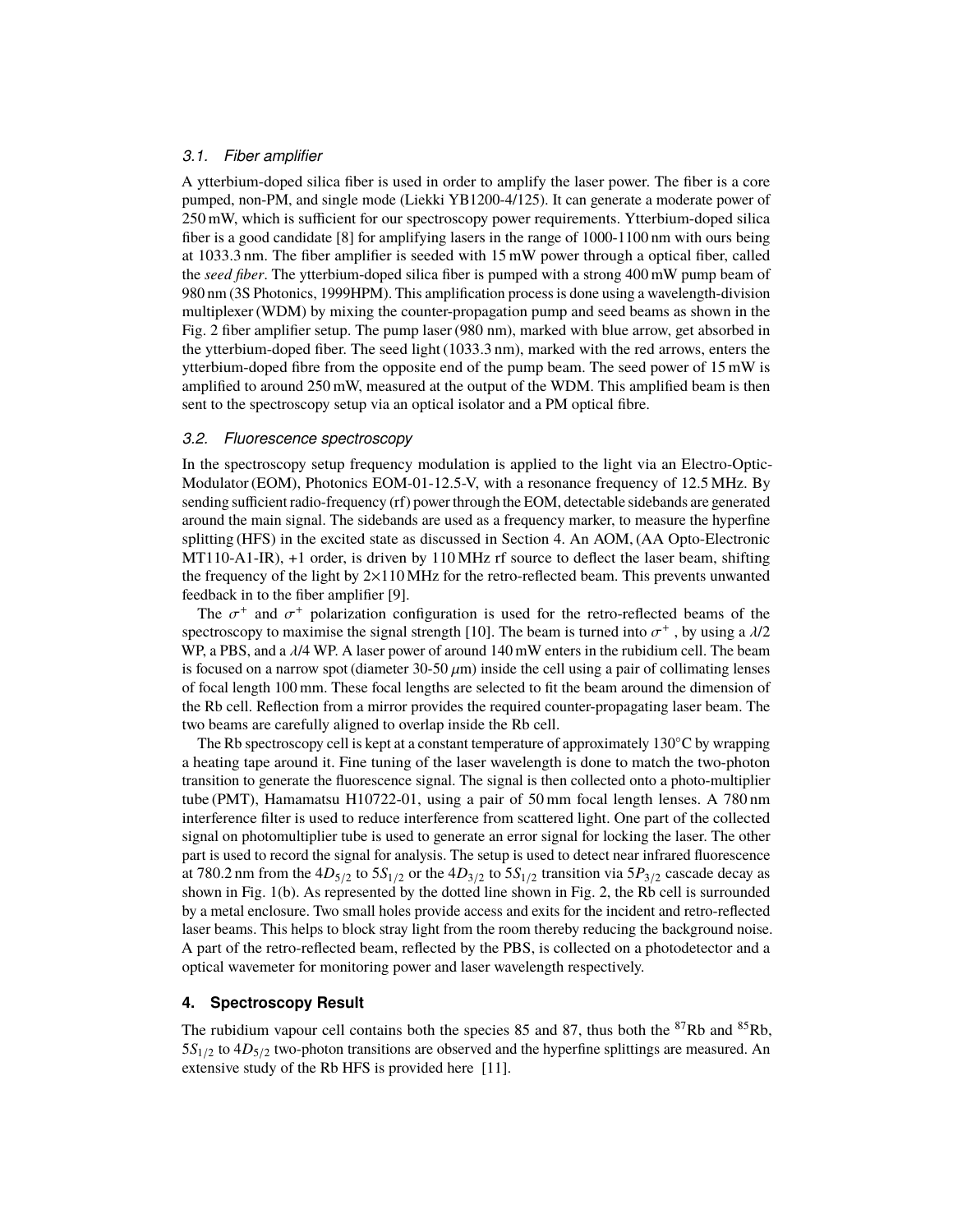

<span id="page-5-0"></span>Fig. 3. (a) The hyperfine splitting for the <sup>87</sup>Rb,  $5S_{1/2}$  to  $4D_{5/2}$  transitions and (b) for the  ${}^{85}$ Rb,  $5S_{1/2}$  to  $4D_{5/2}$  transitions. For the two-photon transition the allowed transitions are  $\Delta F = 0, \pm 1, \pm 2.$ 

The hyperfine energy splitting occurs from the coupling of the total electron angular momentum **J** with the total nuclear angular momentum **I**. The hyperfine interaction is represented by the Hamiltonian,

$$
H_{HFS} = A\mathbf{I} \cdot \mathbf{J} + B\frac{3(\mathbf{I} \cdot \mathbf{J})^2 + \frac{3}{2}(\mathbf{I} \cdot \mathbf{J}) - I(I+1)J(J+1)}{2I(2I-1)J(2J-1)},
$$

where, *A* is the magnetic dipole HFS constant, *B* is the electric quadrupole HFS constant, *I* and *J* are the nuclear spin and the total electron angular momentum quantum numbers respectively. The hyperfine energy splittings for both  ${}^{87}Rb$  and  ${}^{85}Rb$  are shown in the Fig. [3](#page-5-0) and in the case of two-photon transition, the allowed transitions are  $\Delta F = 0, \pm 1, \pm 2$ .

By scanning the frequency of the seed laser, we record the two-photon transition signal by collecting fluorescence photons at 780.2 nm, as shown in the Fig. [1\(](#page-2-0)b).

Using a 12.5 MHz EOM, sidebands are generated around the main transition signals as shown in Fig. [4,](#page-5-1) e.g., for <sup>87</sup>Rb,  $5S<sub>1/2</sub>$ , F=2 to  $4D<sub>5/2</sub>$  hyperfine transitions. These sidebands provide a frequency reference for measuring the unknown hyperfine splittings. We fit the experimental



<span id="page-5-1"></span>Fig. 4. Sidebands of 12.5 MHz is used as the frequency marker for the measurement of the hyperfine splittings. Around 100 spectra are used to determine the frequency scale.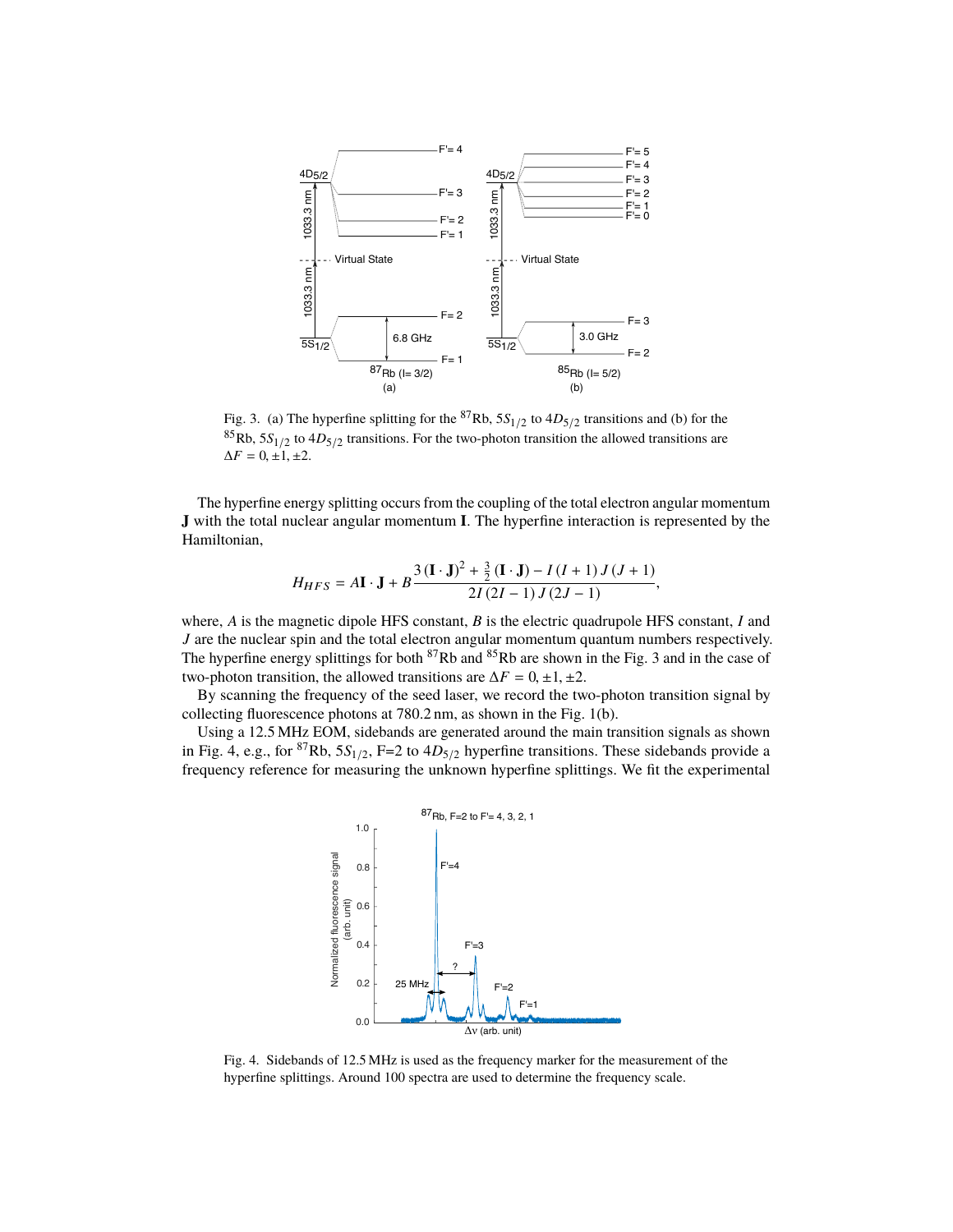

<span id="page-6-0"></span>Fig. 5. The hyperfine splitting (HFS) of the <sup>87</sup>Rb and <sup>85</sup>Rb  $4D_{5/2}$  state is measured by a one-colour two-photon excitation from the (a) <sup>87</sup>Rb ground hyperfine level F=2, (b) <sup>87</sup>Rb ground hyperfine level F=1, (c)  ${}^{85}$ Rb ground hyperfine level F=3, and (d)  ${}^{85}$ Rb ground hyperfine level F=2. The latest reported HFS values from literature [\[14\]](#page-1-0) for the  ${}^{87}Rb$  (F'=4) to (F'=3)= 63.826 MHz,  ${}^{87}Rb$  (F'=3) to (F'=2) = 52.188 MHz,  ${}^{85}Rb$  (F'=5) to (F'=4)= 20.749 MHz, and  ${}^{85}Rb$  (F'=4) to (F'=3)= 20.462 MHz.

data with the Lorentzian multipeak fit routines to determine the centers of spectroscopy peaks. Around 100 spectra are used for the fitting to minimize the statistical error.

Using this procedure, the hyperfine splittings are measured for both the <sup>87</sup>Rb and <sup>85</sup>Rb,  $5S<sub>1/2</sub>$ to  $4D_{5/2}$  two-photon transitions and the findings are provided below in the Fig. [5.](#page-6-0) The error bars provided with the HFS values are coming from the fitting routine.

The error signal of the  ${}^{87}Rb$ , F=2 to F'=4, 3, 2, 1 two-photon transitions are obtained by frequency modulation (FM) fluorescence spectroscopy as shown in Fig. [6.](#page-7-0) We have found that it is possible to lock the laser at most of the hyperfine transitions.

#### **5. Discussion**

The hyperfine splittings measured in this experiment are consistent with the measurements by Lee *et al*. [\[12\]](#page-0-11), Wang *et al*. [\[13\]](#page-0-12) and recently even more precisely by Lee *et al*. [\[14\]](#page-1-0). However, compared to those measurements, which require multiple laser wavelengths to execute, our technique is simpler requiring only one laser leading to a one-colour two-photon transition. Another striking difference is that we do not perform any ladder like excitations for the Rb 5*S*1/<sup>2</sup> to  $4D_{5/2}$  two-photon transition.

The higher error readings in the HFS measurements (Fig. [5\)](#page-6-0), compared to the other measurements [\[12](#page-0-11)[–14\]](#page-1-0), arise due to the fact that our assumption of linear frequency scaling with laser PZT scan voltage is not a perfect approximation. The Doppler-free fluorescence spectroscopy in this experiment could be improved by using magnetic shielding, using more laser power and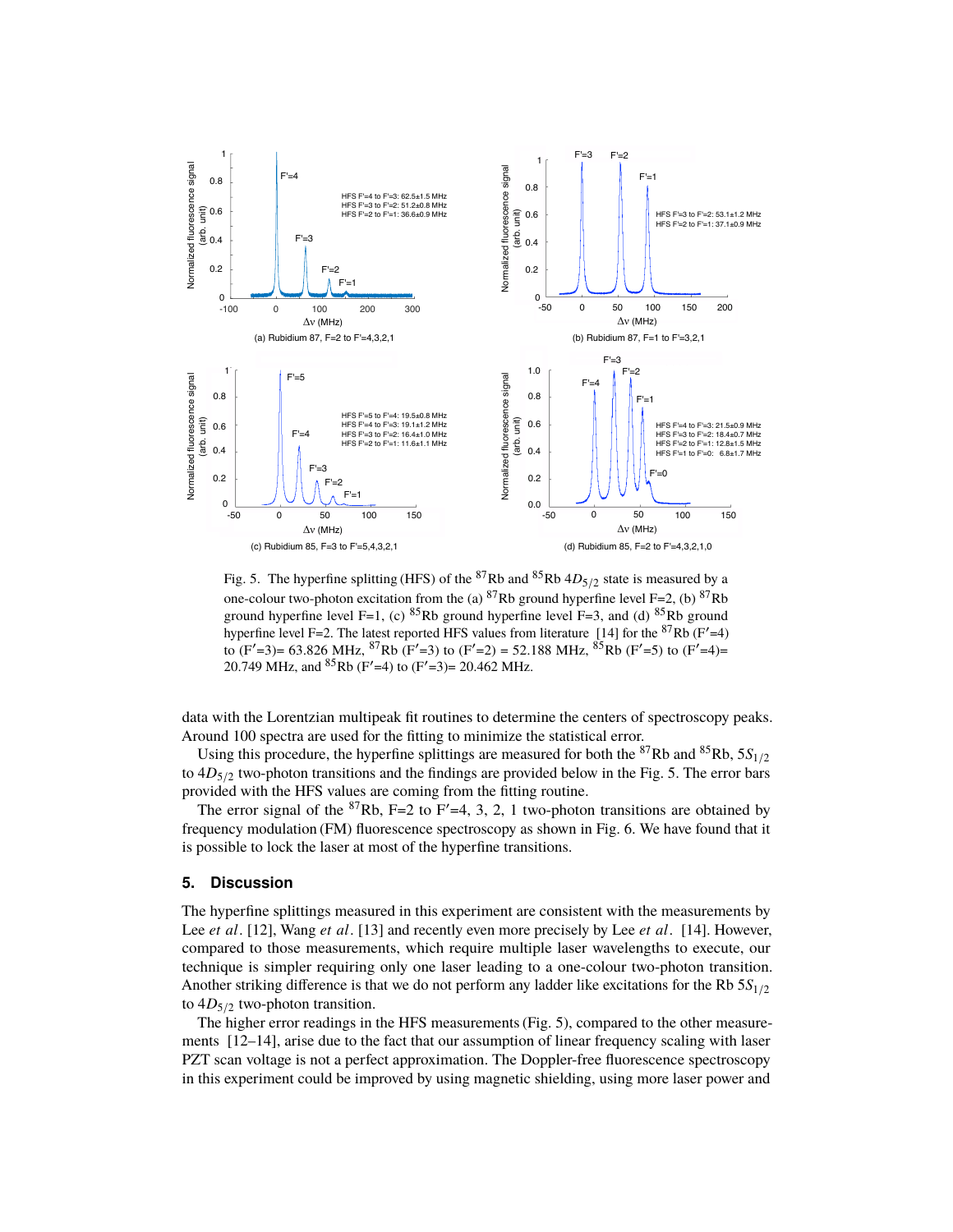

<span id="page-7-0"></span>Fig. 6. The error signal of the <sup>87</sup>Rb, F=2 to F'=4, 3, 2, 1 transitions without averaging.

isolating the spectroscopy system from mechanical and acoustic perturbations.

This two-photon transition not only provides a frequency reference for Yb-doped fiber laser as well as it has various possible applications in the atomic physics experiments. We briefly describe the possible applications below.

# *5.1. High-resolution imaging and selective excitation using two-photon excitation*

In the two-photon transition, the excitation probability is proportional to the square of the intensity as shown in the the article by G. Grynberg and B. Cagnac [\[7\]](#page-0-6). Therefore, the fluorescence emission is localized to the Rayleigh volume of a focused dipole trap beam, while depleting fluorescence from other parts of the excitation beam as shown in Fig. [7.](#page-7-1)

The non-linear excitation beats the diffraction limit and provides high-resolution detection. Exploiting this phenomenon, we can also selectively excite few atoms in the cloud for probing and manipulation as the atoms will maximally interact at the focal point of the excitation beam. It is also possible to detect a single atom using this non-linear excitation and the detailed discussion is provided in the thesis [\[15\]](#page-1-1).



<span id="page-7-1"></span>Fig. 7. The two-photon excitation, using a focused dipole trap beam, where the excitation is localized to the Rayleigh volume, deactivating the fluorescence from the other part of the dipole beam. This non-linear imaging of atoms, beats the diffraction limit and provides high-resolution. The two-photon emission probability (blue) and single photon emission probability (red) along: (a) the axial and (b) the radial directions are plotted. The theoretical plots, for a  $3 \mu m$  spot size, show that using the two-photon transition scheme, which is proportional to the square of the intensity, it is possible to achieve higher resolution.